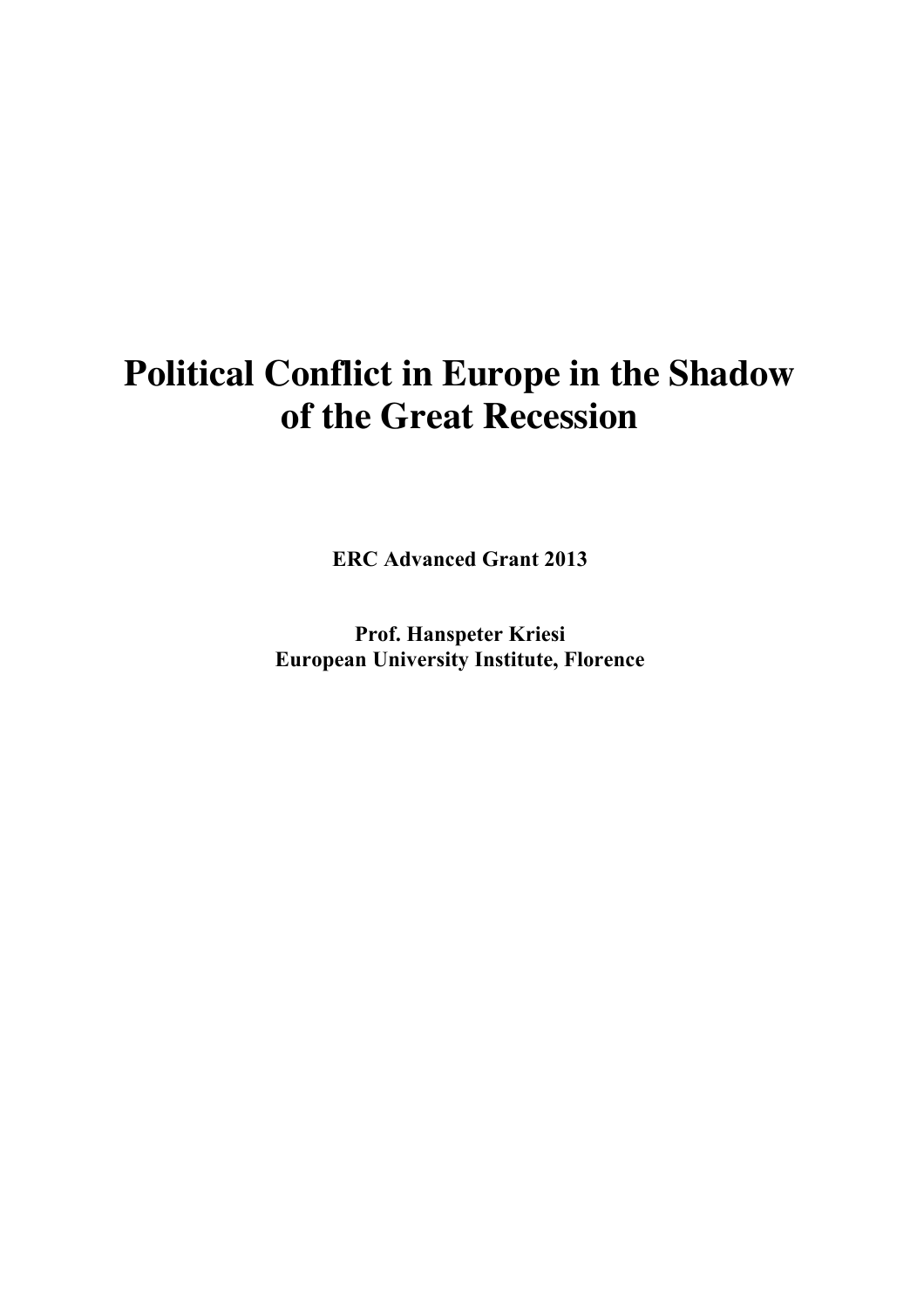# **ERC Advanced Grant 2013**

# *The Project proposal*

## **i. State-of-the-art and objectives**

This project seeks to assess the contemporary development of European democracies and the politicization of the European integration process in the shadow of the Great Recession. Since the world has entered the Great Recession with the breakdown of Lehman Brothers in Fall 2008, commentators have been afraid of the political repercussions of the economic crisis. The specter of the thirties is haunting many observers of European politics. The most pessimistic among them ask themselves whether democracy is going to survive in the face of the grave economic consequences of the crisis (e.g. Flassbeck 2012: 57, Scharpf 2011, Streeck 2012). This project proposes to study the structuration of political conflict in Europe, based on an analysis of political contestation in the electoral arena, the protest arena and in issue-specific public interactions. The key question is whether the Great Recession and its consequences are changing the long-term trends in the development of political conflict in Europe as they have been variously assessed previously (Hooghe et al. 2002, Hooghe and Marks 2009, Inglehart and Welzel 2005, Kitschelt 1995, Kriesi et al. 2008, 2012). In our own interpretation, these long term trends include above all the increasing importance of the cultural dimension of the two-dimensional political space for the structuration of political conflict in Western Europe, and its reinterpretation in terms of an increasing conflict between universalistic/integrationist cosmopolitans and particularistic/ isolationist nationalists. This is mainly the result of the resurgence of nationalist reactions against the economic, political and cultural forces of globalization driven by the radical populist right in the electoral channel, and of the mobilization by the new left in the electoral and the protest channels.

As far as the long-term consequences of this critical juncture are concerned, it may very well be too early to tell. Our objective for this project is more limited: our goal is to study whether and to what extent the longterm trends in the development of European political conflicts have been affected so far by the impact of the Great Recession on the European public, and how its political consequences are unfolding. More specifically, we shall try to find an answer to the following questions:

- Is the exogenous shock of the Great Recession *transforming the overall structure of political conflict* in Europe? Does it lead to a resurgence of *economic conflict*, or are the economic grievances rather interpreted in cultural terms, fuelling *cultural conflicts* that have already been shaping up before the crisis?
- *Which political forces are strengthened/weakened* by the Great Recession and its aftermath? Do we notice any major shifts in the power relations in Europe? In which national settings does the Great Recession strengthen *populist forces* from both left and right at the detriment of mainstream political actors?
- Have the different political forces modified their *programmatic claims* in reaction to the Great Recession, and if so, in what direction and with what kind of success?
- What are the *political dynamics* evolving in the different countries as a result of the extent of the national crisis, the international constraints, the government actions and the reactions of the challengers? How tight is the coupling of mobilization in the different arenas? And how do the dynamics vary between debtor and creditor nations, and between Western and Central-Eastern European countries?

The overall guiding hypothesis is that the unfolding of the Great Recession, indeed, has far-reaching consequences for the development of political conflicts in Europe, which contribute to a fundamental transformation, i.e. a realignment of the political forces.

In order to answer these questions the proposed study is divided into two empirical parts  $-$  a comparative static and a dynamic one, which attempt to *innovate* in several ways: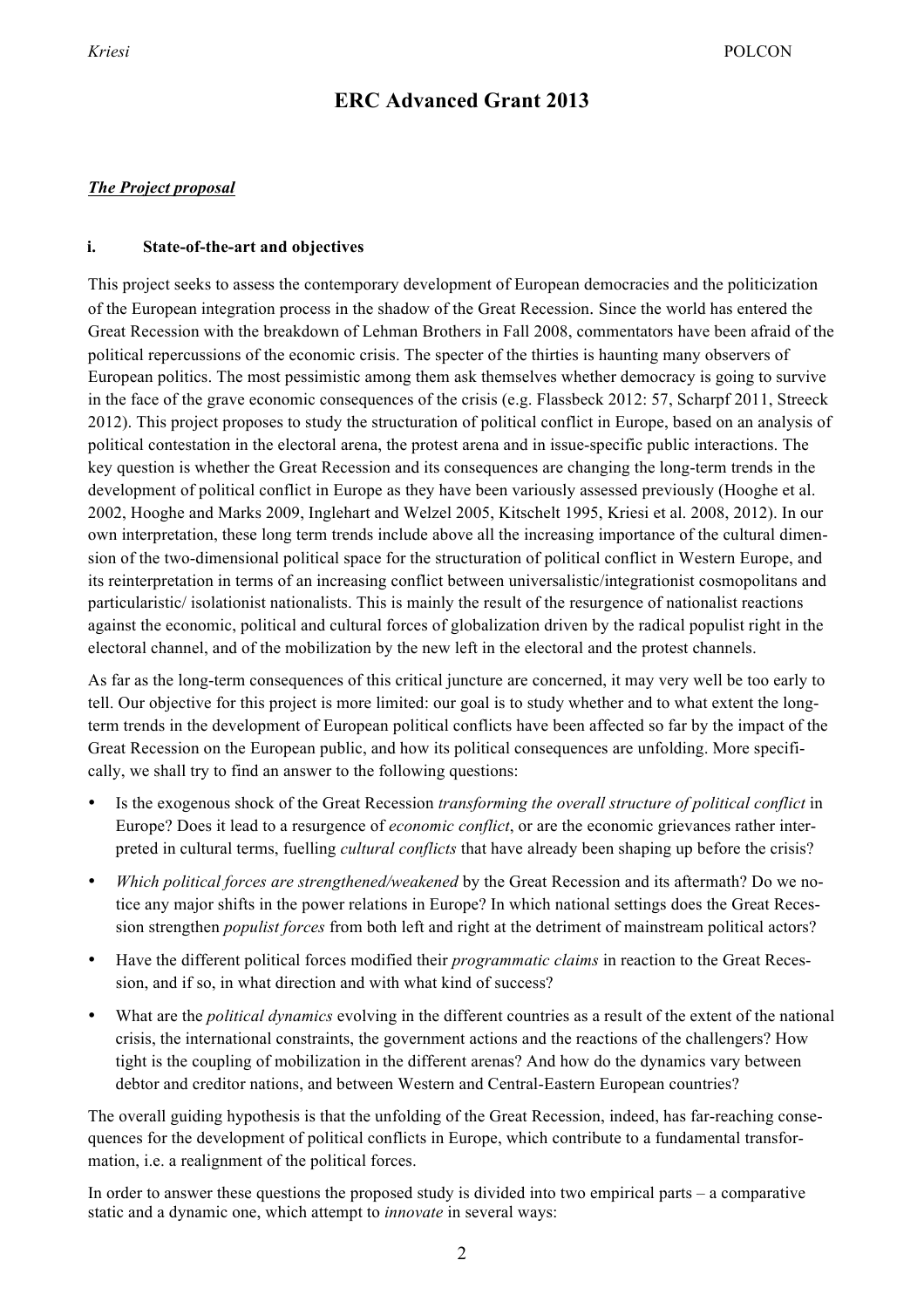- In both parts, we propose to study the mechanisms linking the political mobilization taking place in the different arenas. This requires an innovative, new approach. As astute observers have pointed out (Hutter forthcoming, McAdam and Su 2002, McAdam and Tarrow 2010), the study of *elections* and that of *political protest* have largely led separate lives so far. While political sociologists have focused on social movements and their protest, comparative political scientists have studied parties and electoral contests, but the two types of political contestation have hardly at all been related to each other. It is time to bring them together in a common framework. The political reactions to the economic repercussions of the Great Recession provide us with an exceptional, quasi-experimental opportunity to study these interactions and their overall political consequences.
- Second, while building on our previous work on political conflict (Kriesi et al. 2006, 2008, 2012), the first part of the proposed project *extends its scope in time and space*. Previously we have focused on six West European countries (A, CH, D, F, NL, UK) up to the Great Recession. We now intend to cover 30 European countries up to the present and to compare the structuring of the political contestation during the period immediately preceding the crisis with that in the period following the crisis. It is rare that West and Central-Eastern European countries are included in the same comparative study. In addition, extending the study for the six countries in time will provide us with the opportunity to study long-term developments.
- Third, the second part of the proposed project complements the *structural, comparative-static analysis* with *a dynamic analysis* of the interactions between the governments and their challengers in a selected set of twelve countries.
- Fourth, for the analysis of the dynamic interaction of politics in the different arenas, we propose a mixed-methods approach. To take up the often heard call for dynamic and process-oriented quantitative analysis (e.g. Tilly 2008), we build upon the well-established protest event analysis but innovate by proposing a new type of unit of analysis, which allows us to focus on *chains of events* taking place in different arenas rather than simply coding individual events.
- Finally, to be able to cope with the large amount of data we have in mind, we *invest in developing new semi-automated tools for media content analyses*, which will be a fifth major innovation of this project and an important contribution to the research community.

# **Theoretical framework**

Our theoretical framework builds on our previous work and attempts to bring together several as yet little connected bodies of literature – the political process approach to social movements and its extension in the dynamics of contention approach, the literature on economic voting, on agenda-setting, and on strategic party competition. We shall briefly introduce this framework and formulate a few hypotheses to illustrate what we are proposing to study. Key variables to be explained in this study include the electoral strategies and success of political parties, the mobilization strategies and success of a whole range of other political actors, the salience of the issues related to the Great Recession for the various types of political actors, and the positions they take on them. Based on these variables, we are trying to compare and explain the transformation of the political conflict structure in European countries in the course of the Great Recession.

# *Political potentials and their mobilization*

Ours is essentially a two-step approach which reasons that structurally grounded conflicts (grievances) are becoming politically salient to the extent that they are consciously perceived by the groups involved, and organized into politics by some collective actors. Social movement theory adopts such an approach (see the synthesis by McAdam et al. 1996). Kitschelt (1994, 1995) has applied this general strategy to the analysis of both social-democratic and radical-right populist parties. Van der Brug et al. (2005) have used such a two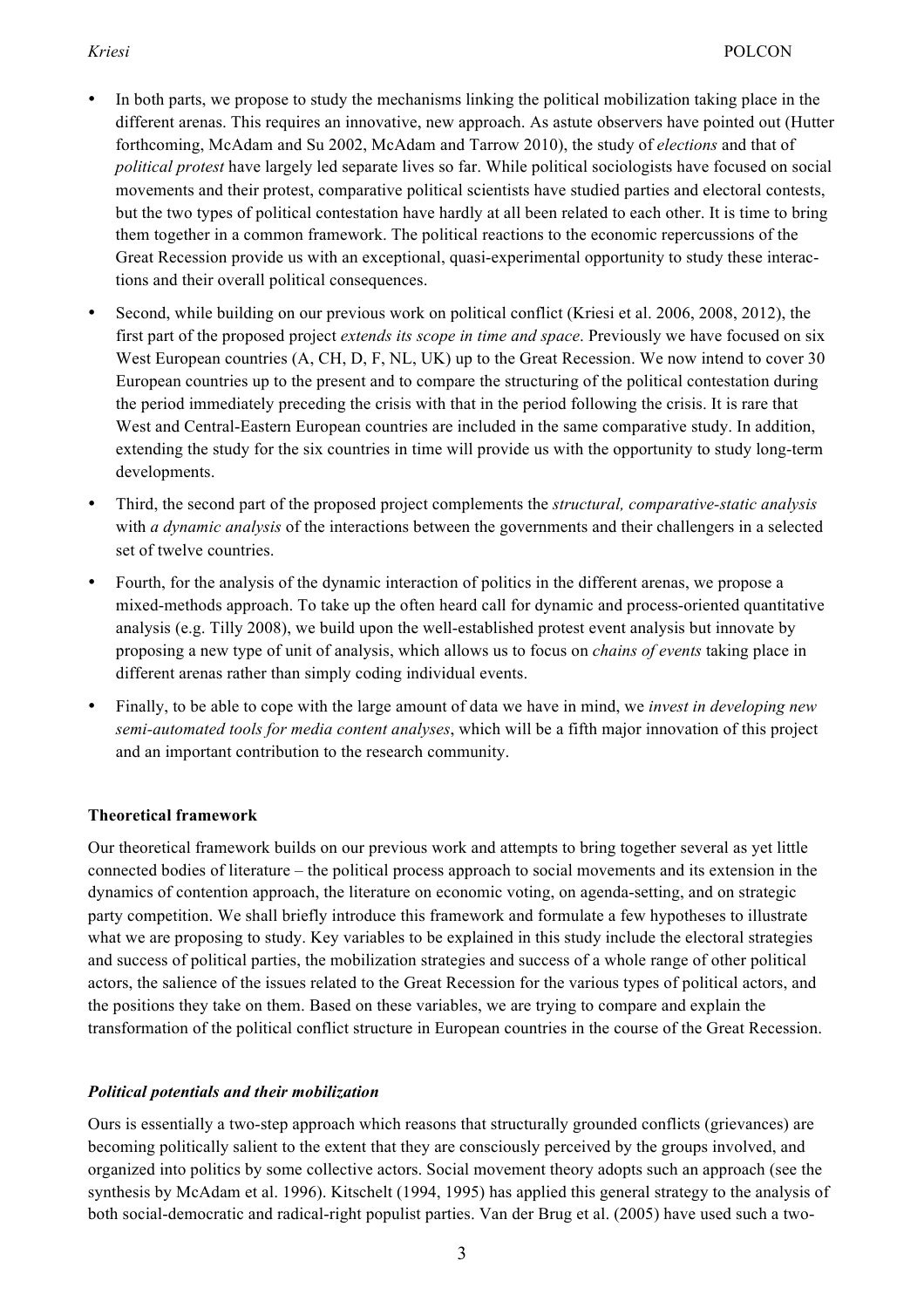step model to explain why some anti-immigrant parties fail and others succeed, and we have used the same kind of reasoning to explain the transformation of the Western European party systems (Kriesi et al. 2006, 2008, 2012). It is important to add that the way people are mobilized and the success of their mobilization heavily depend on the national political context (its institutional structure and actor configuration) and the context of the European multi-level governance structure, into which the national context is embedded. *Figure 1* provides the heuristic framework for how these concepts are related to each other. For the comparative static analysis of the first part of our study, the interaction dynamics constitute a black box, and we focus on the relationship between the mobilization potentials, the political opportunity structure (including the actor configuration) and the structuring effect of the mobilization. In the second part, we attempt to elucidate the interaction dynamics, which mediate the effects of political mobilization.

**Figure 1**: a heuristic framework for the analysis



An exogenous shock like the financial and economic crisis creates a tremendous amount of popular discontent. These grievances constitute the *conflict potential for mobilization* in any one of the various political arenas. Although the financial crisis seriously hit all the European countries, it did so to a different extent. In fact, it exacerbated existing economic imbalances between European countries (Lane 2012, Scharpf 2011), which the governments' policies were unable to cope with. As a result, the intensity of the grievances is particularly great in the 'debtor' countries, which had to adopt far-reaching austerity policies.

At first, European governments focused on the stability of their national banking systems, and on the consequences for the real economy. They adopted bank rescue packages (Weber and Schmitz 2011). They also countered the economic impact of the crisis by adopting modest fiscal expansionary measures (Armingeon 2012), relying on some version of 'liberal Keynesianism' (Pontusson and Raess 2012). Not all countries succeded in reducing the short-term adverse effects of the crisis. The governments of the weaker economies not only had to resort to austerity measures, in several cases, these measures did not even achieve their intended goal of reducing the public deficits. As a result, the economic imbalances were aggravated, and the EMU governance structures revealed their weakness (Featherstone 2011, De Grauwe 2011, Eichengreen 2012). The ensuing complex policies of crisis management that involve hard bargaining between European governments, their domestic constituents, and supranational actors (the Commission, the European Banking Authority, the ECB, and the IMF) constitute the background for the political restructuring to be studied in the proposed project. They provide one of the key triggers for the political mobilization of the grievances of the European populations in the face of the Great Recession.

For our study, it is of crucial importance that the *national political space* is inserted in the *multilevel governance structure of Europe*. This is not only important for the shape the economic crisis took in Europe (the so called 'Euro-crisis'), but also for the possible manoeuvring space of national governments to deal with the crisis as well as for its political consequences. In particular, in the Great Recession, partisan composition (Armingeon and Baccaro 2012: 7) and cross-class sector-specific coalitions (Pontusson and Raess 2012)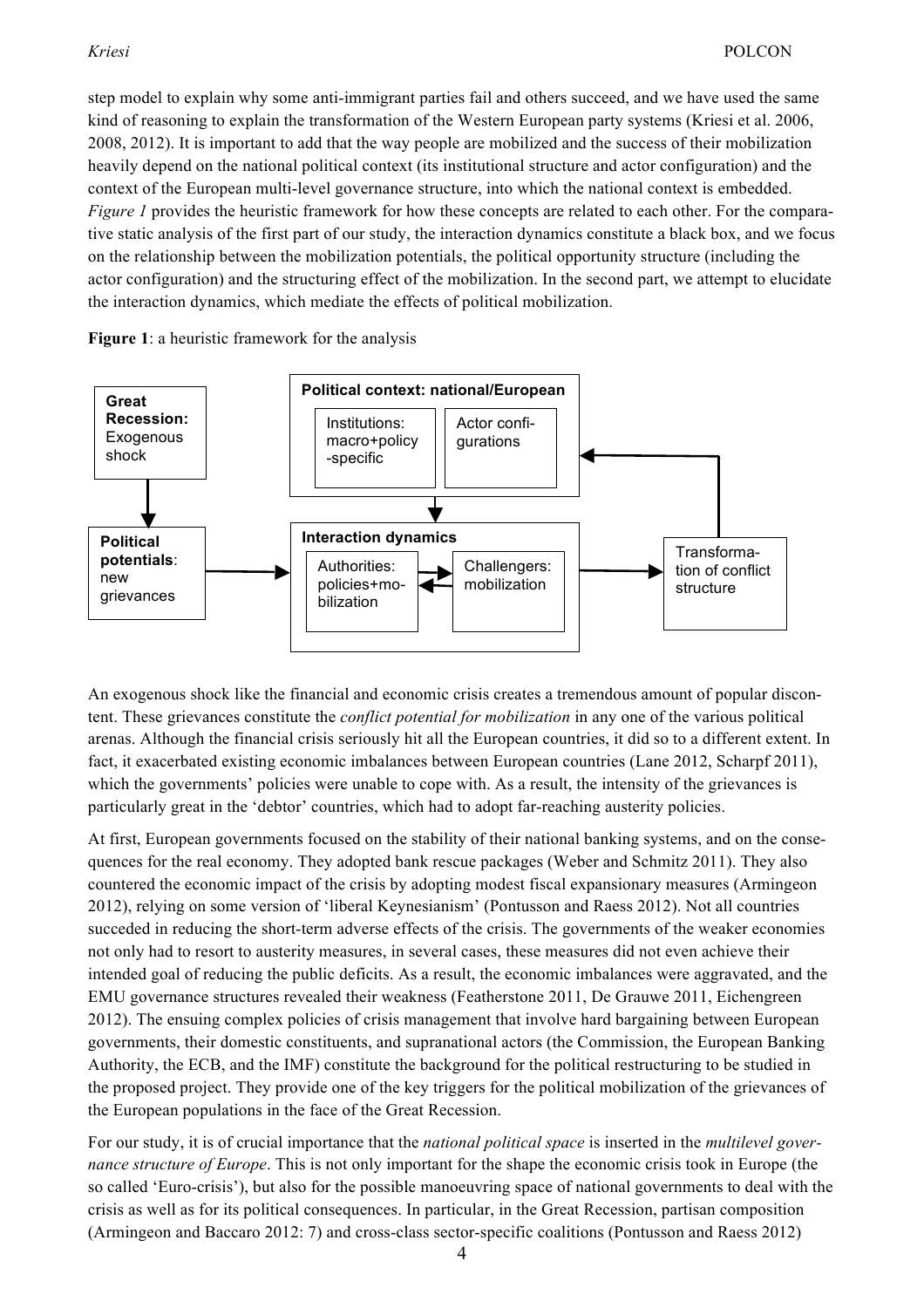have lost in importance for the determination of adjustment policies, given that governments of different political orientations and of different parliamentary strength found themselves implementing essentially the same structural adjustment programs. The Great Recession seems to reinforce preexisting trends of convergence of mainstream parties, as predicted, for example, by the cartel party thesis (Katz/Mair 1995, 2009). By contrast, conflicts between European nation-states have incre ased, arguably reinforcing the resurgence of nationalism that predates the Great Recession: in the context of the multi-level governance structure, the question of how the costs of adjustment are distributed not only pitches different groups within the European countries against each other, but also debtor against creditor nations. It is an empirical question addressed by our project, to what extent economic conflicts are politically reinterpreted in nationalistic terms.

While the *production of grievances* is largely determined by the interplay of domestic and international factors, their *mobilization* primarily depends on the *national political context* – its overall and policy-specific 'political' (McAdam 1982, Tarrow 2011, Kriesi 2004) and 'discursive' (Koopmans and Statham 1999) opportunity structure, its configuration of actors and the power relations between them (see *Figure 1*). For the mobilization, international conflicts are typically 'domesticated' (Tarrow 2011: 251). The domestic context concerns first of all the *national party system*, because parties are the most important organizations linking the citizens to policy-making, and because, in democratic societies, ordinarily, defiance is first expressed in the voting booth, simply because people have been socialized within a political culture that defines voting as the mechanism through which political change can and should properly occur.

The literature on *economic voting* provides us with more precise ideas about how the crisis may have played out in electoral terms (Duch and Stevenson 2008, Lewis-Beck and Stegmaier 2007). This literature indicates that incumbents are generally punished in times of an economic crisis, but that the impact is likely to *vary as a function of context conditions* (Powell and Whitten 1993; Duch and Stevenson's 2008: Chapter 9, Hellwig and Samuels 2007, Kriesi 2011). Specifically, this literature shows that the kind of democracy (majoritarian vs proportional), the degree of institutionalization of the party system (Western vs Central and Eastern Europe), and the openness of the national economy constitute important aspects to take into account. This literature tends to suggest that the Great Recession is just another instance of economic distress, which has cyclical, but no long-term effects on politics. We take issue with this kind of short-term interpretation and suggest that, indeed, the politics of the Great Recession are likely to reinforce trends of a long-term realignment, which we have already observed before the crisis. From our point of view, it is no accident that the economic voting literature has largely failed to account for the kind of parties that voters turn to when punishing the governing parties (van der Brug et al. 2007: 18f., Tucker 2006: 4f.). In our previous analyses, we have shown that, in Western Europe, the driving force of the transformation of the space in the electoral channel has been the *new populist right* which has articulated the grievances of the 'globalization losers', whose mobilization has led to a realignment in the party system. By the early 2000s, the West European party systems have been generally characterized by a three-polar configuration consisting of the left, the moderate mainstream right, and the populist nationalist right. In Central and Eastern Europe, by contrast, populist mobilizations are a more general (centrist) phenomenon, given the unsatisfactory performance of the national governments and the lack of institutionalization of the party systems (Linde 2012, Ucen 2007).

- H1: The mobilization by populist challengers is expected to constitute the *driving force for partisan realignment*.
- H2: In Western Europe, the *new populist challengers from both the left* (mobilizing mainly in economic terms) *and the right* (mobilizing mainly in cultural terms) are expected to be reinforced at the detriment of mainstream actors. By contrast, in Central and Eastern Europe, *new centrist populist parties* are expected to flourish.
- H3: We expect that the mobilization by these challengers not only reinforces the economic dimension of conflict, but also the *renaissance of nationalism* that we have observed in the 1990s and 2000s. Populists of different stripes are expected to move into what we have called *the 'structural hole'* of the political space (Kriesi et al. 2012: 22), which is characterized by the combination of a state interventionist/protectionist economic positions with nationnalist/protectionist cultural positions.
- H4: The strength of the populist mobilization as well as its impact on the overall transformation of the conflict structure is likely to depend, however, on the *country-specific structural political* (e.g. on the type of democracy)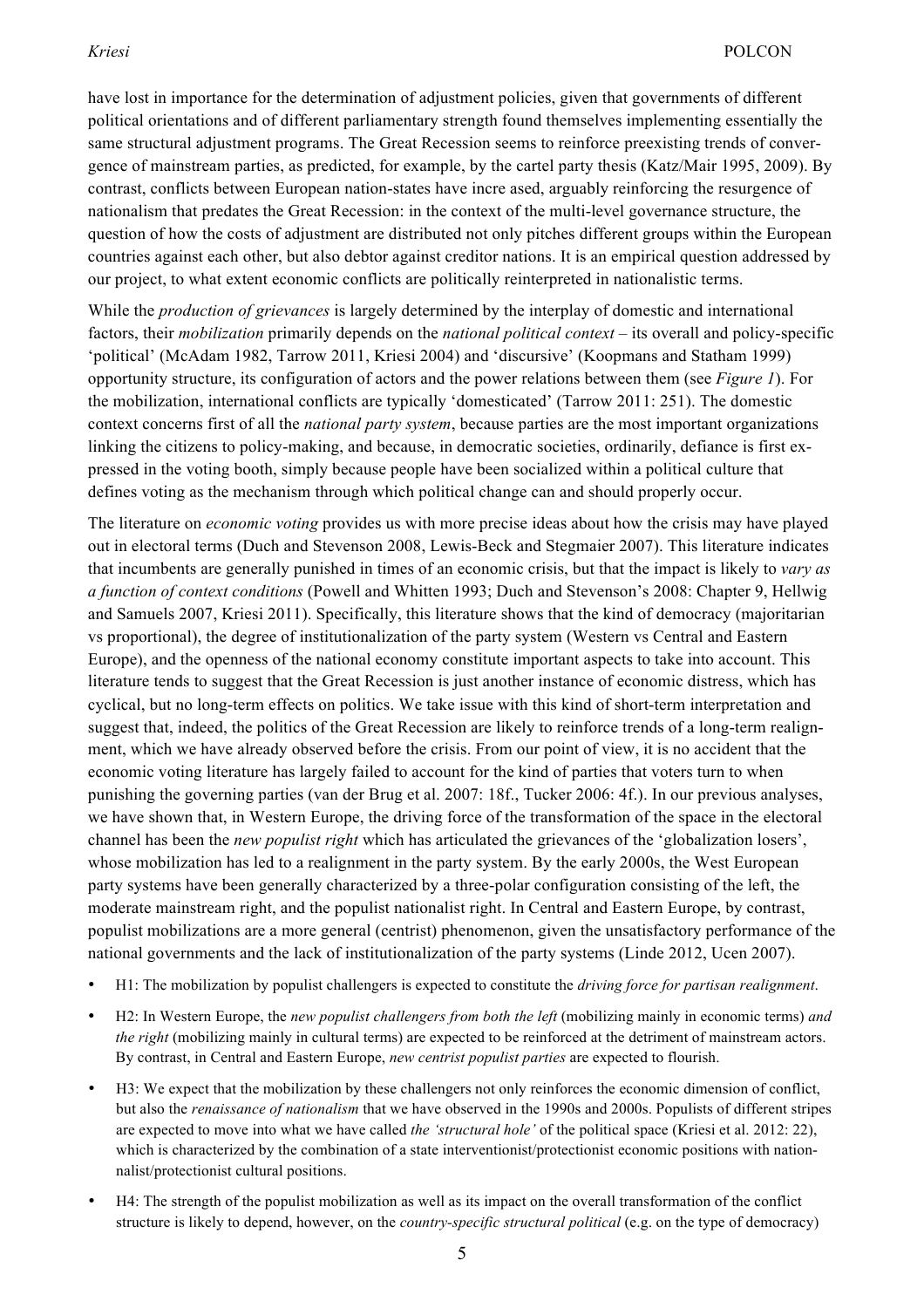*and economic context* (e.g. on the intensity of the grievances). We expect particularly strong effects in debtor countries and/or countries with weakly institutionalized party systems (i.e. CEE countries).

The electoral arena observes its own rhythm and electoral punishment of the governments may be impossible in the short run – at least not at the national level, which is the one where the important economic policy decisions are made. Alternatively, electoral punishment of the national government may be meted out *in 'secondary' elections* at other levels – local, regional or European, which may be on the political agenda in the short run (e.g. Schmitt 2005: 651). Even if there are no immediate opportunities for direct electoral punishment, the electoral cycle is embedded in the on-going process of *protest mobilization* which we expect to interact with the electoral process in complex ways: protest mobilization not only influences election campaigns and outcomes (McAdam and Tarrow 2010), but also puts pressure on the government in between elections (Goldstone 2003: 8f.). In the comparative static analysis, we shall attempt to study the overall coupling of electoral mobilization and contestation in the protest arena. Our previous studies have shown that the two arenas are *only loosely coupled*, because of a kind of division of labour between the populist right (which mobilized the globalization losers in the electoral channel) and the new left (which mobilizes globalization winners on behalf of the losers in the protest channel) (Hutter 2012, forthcoming). Before the crisis, the left's protest mobilization had mainly been motivated by cultural issues (in defense of immigrants, human rights etc.). Under the impact of the crisis, we expect the left to become more self-interested and economically motivated, and to more closely link its electoral and protest strategies:

• H5: Because of the increased mobilization in economic terms on the left, we expect a *tighter coupling* between the mobilization in the two channels, especially in the countries hardest hit by the crisis.

### *Interaction dynamics*

Studying the interaction dynamics implies endogenizing the *mobilization strategies* of the various actors: their strategies become mutually dependent. Our heuristic framework for the analysis of the interactive dynamics starts out with *a set of five highly stylized political actors* that includes: (1) international actors (such as the Troika, the ECB, or the IMF), (2) the national government, (3) the (mainstream) opposition, (4) other (competing) public authorities (such as the (symbolic) President, the Courts, or the voters in a referendum vote) or established interest groups, and (5) outside challengers (populist parties, social movement organizations, trade unions, public interest groups). We assume that, in times of crisis, the international actors and the national governments have the initiative, while the other three types of actors may or may not react to the actions of these key actors. We are most interested in their reactions that mobilize the larger public.

Mobilization involves the 'expansion of conflict' to an ever larger public (Schattschneider 1975), i.e. the *politicization* of the structurally produced, but latent political potentials. For politicization to occur, three elements have to be jointly present (Höglinger 2011): a) elite divisions with respect to the issue in question, b) intense public attention to the issue, and c) resonance of the issue with the citizen public's predispositions. In the comparative static approach, these three elements are taken as exogenous determinants of mobilization. Each one of them can, however, be influenced by the strategies of the political actors and the resulting dynamics of mobilization. In the footsteps of Schattschneider and Riker (1986, 1996), the agenda-setting literature recognizes that the *struggle for attention* among the actors in the political elite constitutes a key element of democratic politics more generally (Burstein 1998: vi). The salience of particular conflicts (Culpepper 2012) and the shifting attention paid to specific conflicts (Baumgartner and Jones 2002, 2005) become crucial aspects of politics.

The insights of the literature on both *strategic party competition* and *social movements* are also relevant here. The former recognizes that parties compete on the basis of both policy positions and the salience as well as ownership of issues (e.g. Downs 1957, Meguid 2005, 2008, Sides 2006). The latter suggests that, in order to influence political decision-makers, challengers attempt to expand the conflict in the public sphere by staging protest events with high news-value (Rochon 1990: 108, Koopmans 2004, McAdam 1983): size, disruption, and originality are the most important elements of protest events appealing to the media, whose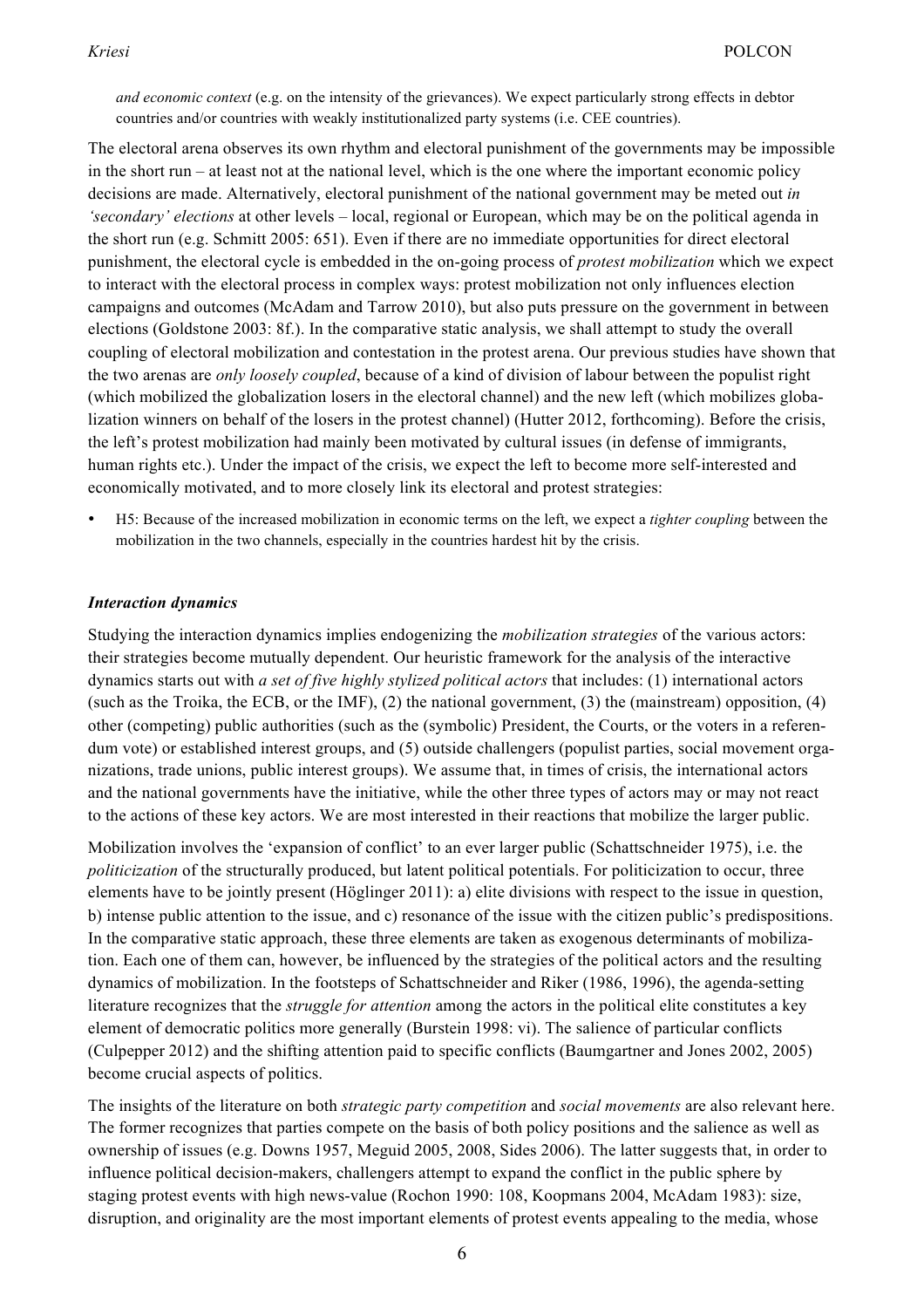attention is crucial for getting not only on the public, but also on the political agenda. Faced with new challengers, established political actors (such as public authorities or mainstream parties) can either adopt an adversarial, accommodative or dismissive strategy. They can choose to fight the challengers on their own grounds, to coopt them or to deflect their challenge (by resorting to blame-shifting – trying to put the blame on predecessors, or supranational actors, or to debate-shifting – trying to refer to secondary issues or to personalize the issue (Kriesi 2004a)). The substantive claims made by both the challengers and the established actors are likely to depend on *issue ownership*, which arises from reputation based on record or credible promises, and on the master-frames actors typically use (Höglinger et al. 2012).

By raising the attention of the media, challengers attempt to draw the attention of the political authorities and, eventually, to influence *policy outcomes*. Influencing the media agenda and the political agenda are only first, and, of course, easier steps to this final goal (Olzak and Soule 2009). We are most interested in the challengers' effect on the overall structuring of politics in a given country, as well as on their impact on policy outcomes. Building on Walgrave and Vliegenthart (2012), McAdam and Soule (2002) and on our own previous work (Höglinger et al. 2012), we can formulate the following expectations:

- H6: Protest against the economic hardship caused by the crisis *targets* above all *governments*, because governments are the most powerful actors in domestic politics and because they are involved in the negotiations within the multi-level system of crisis management
- H7: Actors from the (populist) *left* are expected to appeal to the public in *economic* terms, i.e. in terms of 'social justice', 'social inclusion' (multiculturalism/universalism), and 'class conflict', while actors on the (populist) *right* are expected to appeal to the public in *cultural* terms, i.e. in terms of 'nationalism/patriotism' (our country against other countries) or 'social exclusion' (indigenous vs. immigrant population). *Mainstream* actors are expected to appeal to the public in *utilitarian/technocratic* terms, i.e. in terms of 'efficiency', 'economic imperatives' and 'political pressure'.

In order to study the interaction dynamics, we shall also take our cues from the *dynamics of contention approach* in the social movement literature (McAdam et al. 2001, Tilly 2008). This approach focuses on explanatory mechanisms. In our project, we are particularly interested in mechanisms that connect the conventional and contentious politics in the electoral and protest channels respectively. It will be the theoretical task of this project to *elaborate a systematic, limited set of mechanisms* that will allow us to analyze the interaction dynamics systematically. The mechanisms are designed to specify the links between the actors involved in the interaction dynamics. They can be thought of as an elaboration of the 'dynamic model of representtation' (Stimson et al. 1995), which assumes that the voters affect the government's policy-making not only during elections, but also between elections. More specifically, we assume that the mobilization of challengers in the protest channel and in the policy-making arena between elections not only express, but shape public opinion and have an impact on the political agenda and the policy outcomes.

We start with the same concepts we use for the comparative static analysis: the primacy of elections for articulating challenges to incumbents, the shift to protest if electoral opportunities are not immediately available, the tighter coupling of elections and protest in a time of crisis, the focus of challengers on the government, and the dependence of the challengers' impact on the news-value of their protests. In addition, we shall elaborate some other mechanisms, which are likely to contribute to the dynamics of the interaction between challengers and authorities. Following Karapin (2011) in particular, we can distinguish between *opportunityincreasing dynamics* and *threat-increasing dynamics*. In the case of opportunity-increasing dynamics, the 'bold' (daring, novel, resourceful, large size) actions of the challengers allow for an extension of their coalitions, getting support among elite actors/public authorities, and eventually obtaining procedural or substantive reforms. Threat-increasing dynamics, by contrast, involve increasing (excessive) repression on the part of the elites and new substantive threats to the interests of the challengers (refusal to adopt policy reforms in the face of strong protest, or closing access to the public or decision-making channels). The two dynamics may also be combined with a strategy of divide-and-rule on the part of the authorities: support for the moderate part of the challengers and repression of their more radical wing (Karstedt-Henke 1980). Very tentatively, we can formulate two hypotheses concerning the conditions for these two types of dynamics: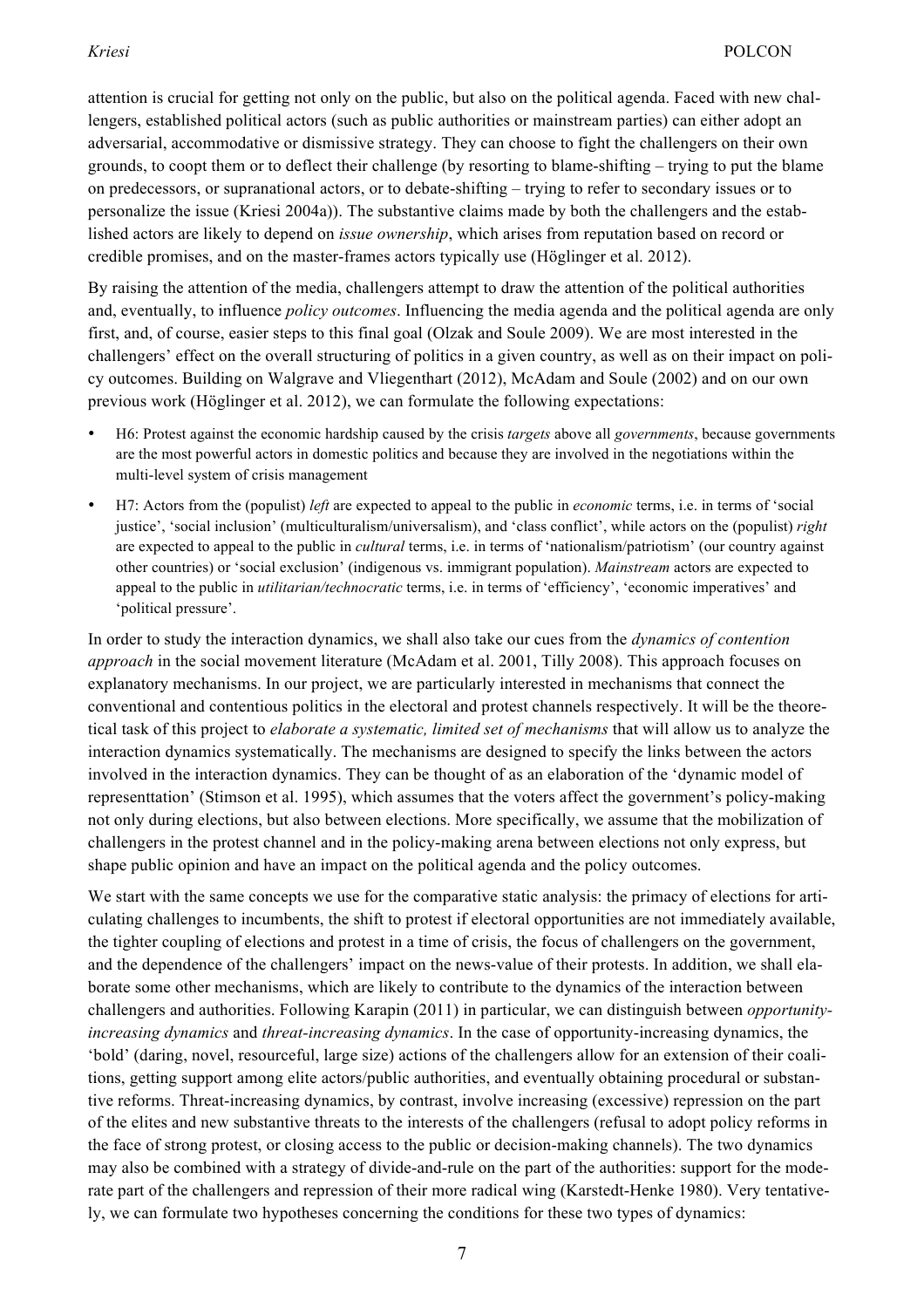- H8: We expect *opportunity-increasing dynamics*, when the challengers face a government composed of traditional allies (e.g. trade unions facing a government dominated by the left), and/or when there are some other public authorities able to check the government's decisions (e.g. a President, the courts or the people in a referendum vote).
- H9: We expect *threat-increasing dynamics*, when the challengers face a government composed of traditional adversaries, and/or when there are no other public authorities able to check the government.

# **ii. Methodology**

A grand design and extensive data collection is needed to answer our research questions. We have the expertise and the EUI is a perfect place to cope with this challenge. Our research program combines three steps: (a) a quantitative large-N study of 30 European democracies for the period 2001 to 2015, (b) a more detailed, quantitative study on the long-term development of political conflict in the six countries covered by our previous work from the 1970s to 2015, and (c) in-depth case studies, relying on a mixed-methods approach, that focuses on the dynamics of contention in twelve countries (period 2001 to 2015). For the identification of *political potentials*, all three steps will rely on existing *surveys* such as ESS, CSES, and Eurobarometer data. For the *mobilization* in the electoral arena, the protest arenas and in public interactions, we shall mainly focuses on public contestation, as reported in the *mass media*, and invest a lot in collecting a large amount of original data. To collect these data, we shall develop *new semi-automated tools for the content analyses*. This will be another major innovation of the project and an important contribution to the research community. *Table 1* provides an overview over the key features of the data collection procedures.

|         | Type of<br>study                                                     | <b>Political</b><br>potentials                   | <b>Electoral arena</b>                                                                           | <b>Protest arena</b>                                                                                    | Issue-specific<br>interactions                                                                                            |
|---------|----------------------------------------------------------------------|--------------------------------------------------|--------------------------------------------------------------------------------------------------|---------------------------------------------------------------------------------------------------------|---------------------------------------------------------------------------------------------------------------------------|
| Part I  | Large-N<br>study<br>(30 coun-<br>tries)                              | • Survey results:<br>ESS, CSES,<br>Eurobarometer | • Election results<br>(secondary<br>statistics)<br>• Party manifesto<br>coding<br>(MRG/CMP data) | • Protest event<br>coding (inter-<br>national news<br>wires)<br>• Strike statistics<br>(ILO statistics) | $\bullet$ $-$                                                                                                             |
|         | <b>Detailed</b><br>study (6<br>countries<br>from pre-<br>vious study | • Survey results:<br>ESS, CSES,<br>Eurobarometer | • Core sentence-<br>based coding of<br>election cam-<br>paigns (national<br>newspapers)          | • Protest event<br>coding (national<br>newspapers)                                                      | . ه                                                                                                                       |
| Part II | <b>Detailed</b><br>case studies<br>(12 coun-<br>tries)               | • Survey results:<br>ESS, CSES,<br>Eurobarometer | • Core sentence-<br>based coding of<br>election<br>campaigns<br>(national<br>newspapers)         | • Protest event<br>coding (national<br>newspapers)                                                      | • Detailed qualitative<br>reconstruction<br>(various sources)<br>• Coding of 'event<br>triplets' (national<br>newspapers) |

**Table 1:** Overview over data collection procedures

Building on our previous work, we propose to focus on political contestation in the public sphere since, in contemporary 'audience democracies' (Manin 1995), the public sphere constitutes the forum where conflict is expanded by the political elites to catch the attention of the citizen public. The basic methodological choice is to explore political conflict based on mass media reports. Research on the transformation of national political competition routinely notes the importance of the media for political opinion-making and decision-making processes (Bennett et al. 2004; Ferree et al. 2002; Swanson and Mancini 1996). Political competition is increasingly transferred 'from the backrooms of parliamentary committees and the central offices of parties and associations to the public sphere' (Kriesi 2004: 184). Hence, virtually all political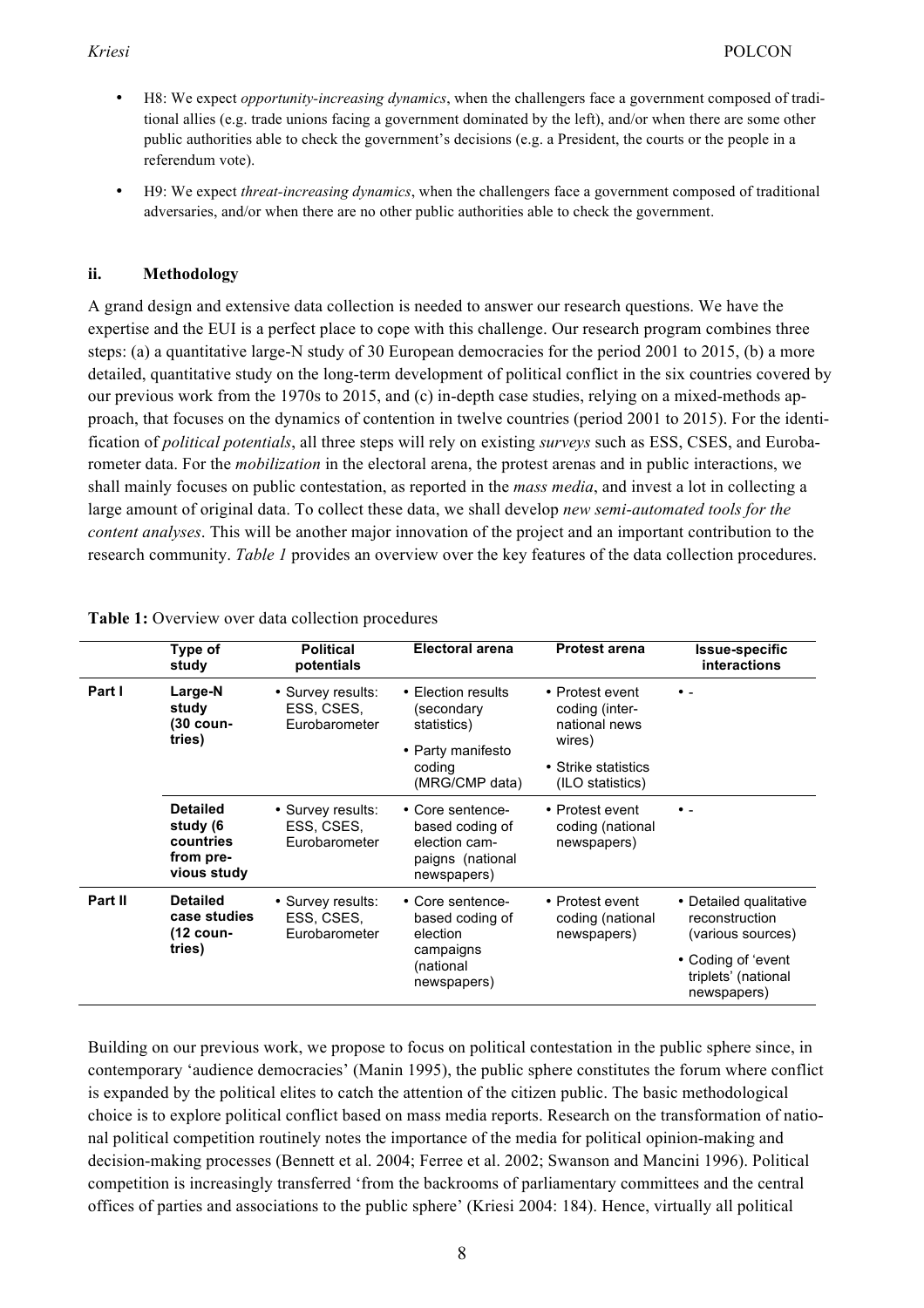actors try to gain public support through the mass media, and political statements mediated by journalists receive much public attention (Schmidt-Beck and Farrell 2008: 15).

More specifically, we propose to study public contestation in *the electoral arena, the protest arena, and in issue-specific public interactions*. Election campaigns and protest events constitute key moments of intensified mobilization and contestation. Thus, they provide an excellent opportunity to study the structuring of political conflict in the electoral arena and the protest arena, respectively. While a closer analysis of election campaigns leads to detailed results on the structuring of political conflicts by political parties, the focus on protest events broadens the scope of actors to include social movement organizations, trade unions, and public interest groups in particular (i.e., organizations that typically expand the scope of conflict beyond the conventional electoral arena and give voice to claims that go otherwise unheard). The study of issue-specific interactions broadens the scope of actors even further to include all sorts of mainstream actors in addition to parties and outside challengers. Since the sequence of public interactions covers all communications related to a particular issue irrespective of the arena in which it occurs, they allow us to study the dynamics of contention across political arenas in more detail. We shall choose sequences of interactions which cover key contentious issues related to the crisis.

# *A large-N study of 30 European countries shortly before and after the crisis*

We propose to study the 27 EU member-states plus Iceland, Norway and Switzerland. We shall compare the periods before (2001-2007) and after (2008-2015) the start of the crisis. This first step is intended to provide us with a broad assessment of the political consequences of the crisis in both the electoral arena and the protest arena as well as the (static) relationship between the two. To assess the broad patterns of change in the two arenas, we plan to rely on secondary analysis of existing data sets and on an innovative, semiautomated protest event analysis based on international news wire.

To study the *electoral arena*, we focus on a *secondary analysis of national election results* and *party manifesto data* provided by the Comparative Manifestos Project (MRG/CMP; https://manifesto-project.wzb.eu/). The analysis of aggregate shifts in the support for different groups of political parties closely follows the standard approach used by the economic voting literature (see Duch and Stevenson 2008, Lewis-Beck and Stegmaier 2007). For analyzing the (shifting) polarization related to the cultural and economic issue dimensions, we propose to rely on the comparative manifesto data (e.g. Rovny 2012). Given that manifesto data provide results that are comparable to media campaign data for the parties' issue positioning (although not for the salience of issues) (Helbling and Tresch 2011), we decide for this, from our point of view, second best solution. Coding the public contestation during electoral campaigns for 30 countries would not be feasible, even if we are able to use advanced semi-automated procedures.

For the study of protest events, we rely on *strike statistics* (http://laborsta.ilo.org/default.html) provided by the ILO, and we take on the challenge to collect *original protest event data* for 30 countries over a period of 12 years. For the collection of protest events, we follow a long-standing tradition of research on social movements and contentious politics by relying on *protest event analysis* (PEA) (e.g. Kriesi et al. 1981; Tarrow 1989; Tilly et al. 1975). The definition of a protest event, data sources, and sampling strategies are of particular importance. For the purposes of this part of the study, we propose data collection based on international news wires and using semi-automated procedures for both the selection and the coding of the articles (see below). By relying on international news wires as sources, we follow the lead of Imig and Tarrow (2001) as well as Beissinger and Sasse (2011). Specifically, we will select relevant news wires from Agence France Press (France), Associated Press (US), Reuters (UK) and Deutsche Presse Agentur (Germany). These news agencies are not only globally important in terms of their size and outreach (Bielsa 2008), but also provide news wires in English. This makes data collection efficient and reliable, since the same linguistic methods can be used for all news wires. Furthermore, this will reduce the geopolitical bias of the single agencies.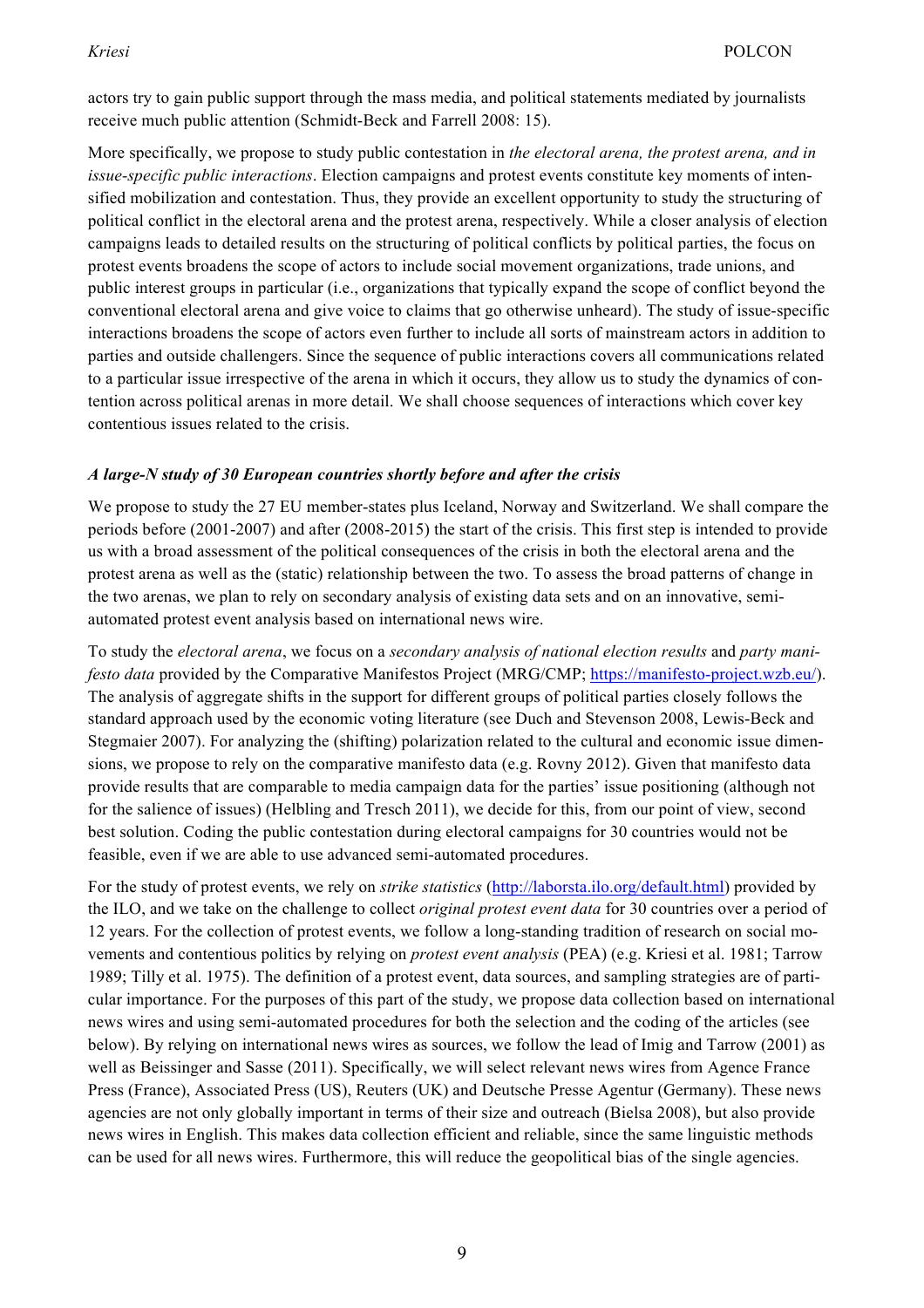# *A systematic long-term analysis of political structuration*

Fortunately, for a more in-depth long-term quantitative analysis, we can use the election campaign and the protest event data for the six West European countries covered by our previous work (A, CH, D, F, NL, and UK). The data reaches back to the 1970s and goes up to 2007. In the proposed project we shall extend it up to 2015. This will allow us to study in detail how the Great Recession modifies our previous conclusions based on this country sample.

To study the structuration in the *electoral arena*, national newspaper articles related to the electoral competition and national political parties in general are coded with the help of a *core sentence analysis* (CSA) (e.g., Kleinnijenhuis and Pennings 2001; Kriesi et al. 2008, 2012). Following this type of relational content analysis, each grammatical sentence of an article is reduced to its most basic 'core sentence(s)' that contains only the subject (the actor), the object (another object or a political issue) and the direction of the relationship between the two. The direction between subject and object is quantified using a scale ranging from  $-1$  to  $+1$ , with three intermediary positions. CSA allows us to measure both the positions actors take and the salience they attribute to certain issues. This allows us to trace how the salience and the degree of polarization have developed over time. Core sentences constitute an inductive means for capturing the full complexity of political statements without imposing strong theoretical expectations, such as a priori categories. The sources are articles published in one national quality newspaper and the most widely distributed tabloid per country in the two months before Election Day (see http://www.ipz.uzh.ch/forschung/npw.html).

To study the structuration in the *protest arena*, we again apply PEA analysis. In this part of the study, we shall, however, follow Kriesi et al. (1995) and our most recent updates (Hutter forthcoming; Kriesi et al. 2012), covering all protest events reported in one national newspaper (and not just the ones reported by international news agencies) in this period.

## *A series of 12 case-studies*

To study the interaction dynamics, we propose an ambitious design with no less than 12 case studies for the same time comparison as the one chosen for the large-N study (2001-7 vs. 2008-15). This allows comparing in more detail the experience of a subset of Northwestern, Southern, and Central- and Eastern European countries that have been more or less seriously hit by the crisis (for the case selection, see *Table 2*). This gives us a more detailed picture of the political consequences of the crisis and allows us to focus more closely on the interaction dynamics and the coupling of the reactions in the different channels of mobilization. Studying these dynamic interactions is essential if we want to understand the complex repercussions of the crisis on European politics and the future of European democracies more generally.

|                 | <b>Northwestern</b><br><b>Europe</b> | <b>Southern</b><br><b>Europe</b> | <b>Central-Eastern</b><br><b>Europe</b> |
|-----------------|--------------------------------------|----------------------------------|-----------------------------------------|
| <b>Hit hard</b> | Iceland:                             | Greece                           | Latvia:                                 |
|                 | 2013,2009,2007                       | 2012, 2012, 2009, 2007           | 2015, 2011, 2011, 2006                  |
|                 | Ireland:                             | Spain:                           | Hungary:                                |
|                 | 2015, 2011, 2007                     | 2015, 2011, 2008                 | 2014.2010.2006                          |
| Hit moderately/ | UK:                                  | France:                          | Poland:                                 |
| hardly at all   | 2015.2010.2005                       | 2012,2007                        | 2015,2011,2007                          |
|                 | Germany:                             | ltaly:                           | <b>Czech Republic:</b>                  |
|                 | 2013,2009,2005                       | 2013,2008                        | 2014,2010,2006                          |

**Table 2:** Case selection – Case studies (including the national elections we expect to cover)

First, we propose to study the *development of political conflict in electoral and protest politics* with the help of the same methodological approaches, which are used for the long-term study discussed above. This means that we code at least two national election campaigns in the twelve countries (one national election before the crisis, and all national elections since 2008, see *Table 2*) with the core-sentence approach (CSA), as well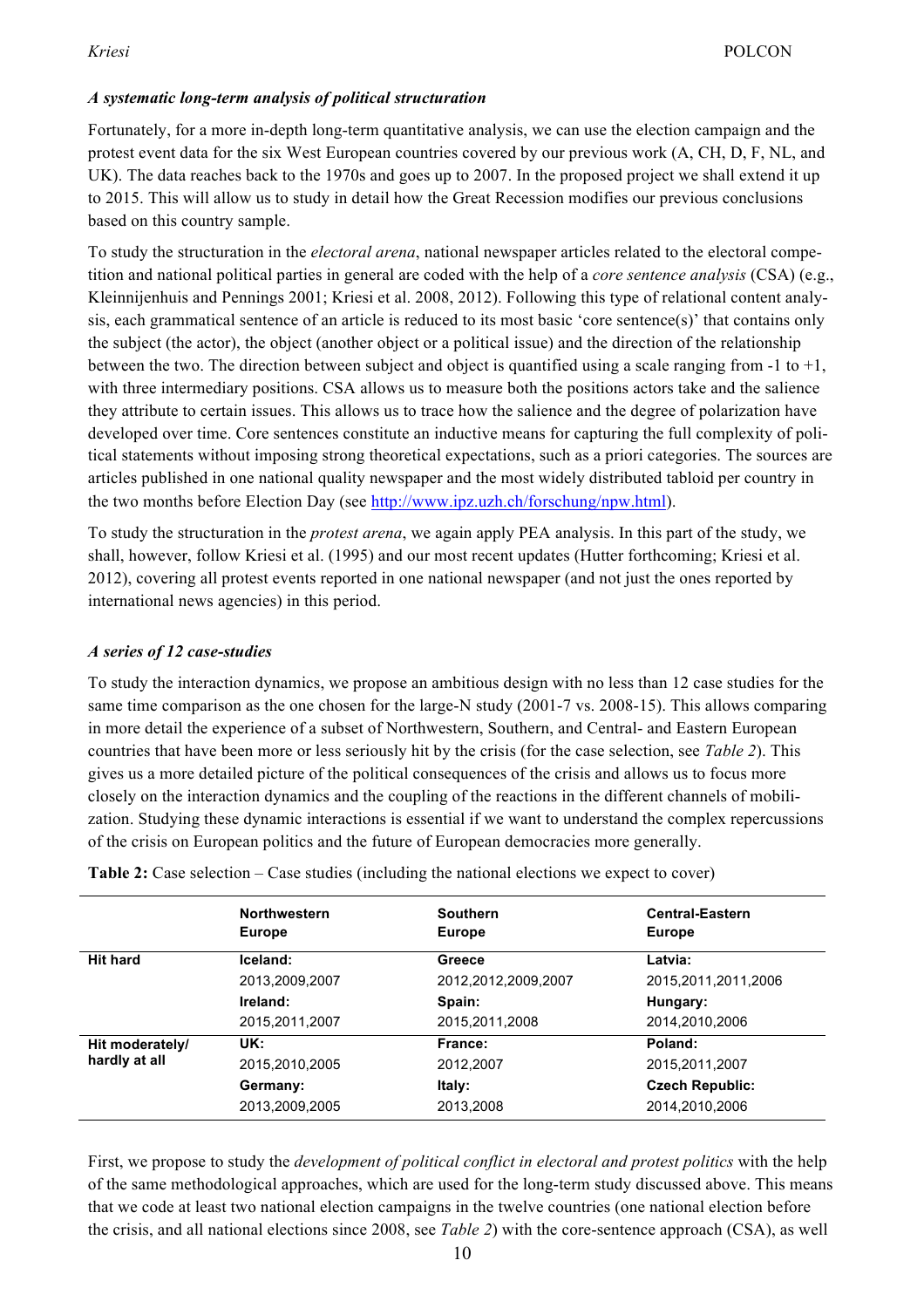as all protest events with PEA for the same time period. In contrast to the Large-N study, national newspapers are again used as sources. This step allows assessing in detail the development of political conflict in the twelve countries and puts the results obtained for the six West European countries in a broader comparative perspective.

To study the *issue-specific dynamic interaction of contestation across levels and arenas,* we aim for a *qualitative* reconstruction of the dynamic political processes taking place since the onset of the crisis in 2008, based on a reading of the selected articles (and secondary literature that already exists) about these events. Here, we rely on established process-tracing approaches (e.g., George and Bennett 2005). In addition, our goal is to supplement the qualitative approach with a more rigorous *quantitative* analysis of the dynamic interplay between activities within and across different political levels and arenas (with a special emphasis on the relationship between challengers' activities in the protest arena and activities within more institutionalized political arenas). The combination of these two types of analysis also constitutes a major innovation since we take up the often heard call for dynamic and process-oriented designs in social movement research (e.g. Tilly 2008) without referring to qualitative methods only and without only focusing on the interactions within single encounters.

### **Figure 2:** timelines for event collection

Inter-/supranational political authorities ᄿV  $+$   $+$   $+$   $+$   $+$   $+$   $+$   $+$  $\overline{\mathsf{w}}$ 1/08 6/08 1/09 6/09 1/10 6/10 1/11 6/11 1/12 6/12 1/13 6/13 1/14 National government . v.v. v.v. v.v. . v. . . v.v. . 1/08 6/08 1/09 6/09 1/10 6/10 1/11 6/11 1/12 6/12 1/13 6/13 1/14 opposition  $\overline{\phantom{0}}$  $\ddot{\phantom{1}}$  $\overline{\phantom{0}}$  $+$  $\overline{1}$ 1/08 6/08 1/09 6/09 1/10 6/10 1/11 6/11 1/12 6/12 1/13 6/13 1/14 Other public authorities  $\vdash$  $\overline{\phantom{0}}$  $\longmapsto$  $L +$ 1/08 6/08 1/09 6/09 1/10 6/10 1/11 6/11 1/12 6/12 1/13 6/13 1/14 Outside challengers  $\overline{a}$  $+$   $+$   $+$  $\overline{1}$   $\overline{1}$  $\vdash$  $\overline{\phantom{0}}$  $\sim$  10  $\pm$ 1/08 6/08 1/09 6/09 1/10 6/10 1/11 6/11 1/12 6/12 1/13 6/13 1/14

Event  $\sqrt{\phantom{a}}$  window of observation I—I

More specifically, we propose to begin the reconstruction of the 12 cases with an *iterative identification procedure of key events* (illustrated by *Figure 2*). The procedure starts by identifying the relevant events produced by international actors and national governments with the help of automated search procedures, using a list of the actors (e.g. governing parties and individual members of government) and the issues involved. Based on these events, we can define 'windows of observation' in the timeline, which are centered on these events in order to identify the reactions of the other three categories of actors (opposition, other public authorities/established interest groups, outside challengers). These events and reactions constitute the *building blocks for the interaction sequence*. Next, we attempt to connect the individual events/reactions by a systematic procedure of process tracing. To do so, we build upon the well-established PEA, but innovate by focusing on *chains of events* rather than simply coding individual events. To reconstruct the dynamics of contention, we propose *a new unit of analysis*. The idea is to break down the continuous sequence of political actions into quantifiable parts without losing the connection between the individual elements of the sequence. Our new units of analysis are *triplets of events* of the following form (Kriesi 2009): 'triggering event (action of international actor/ national government) – reaction of opposition/other public authority/challenger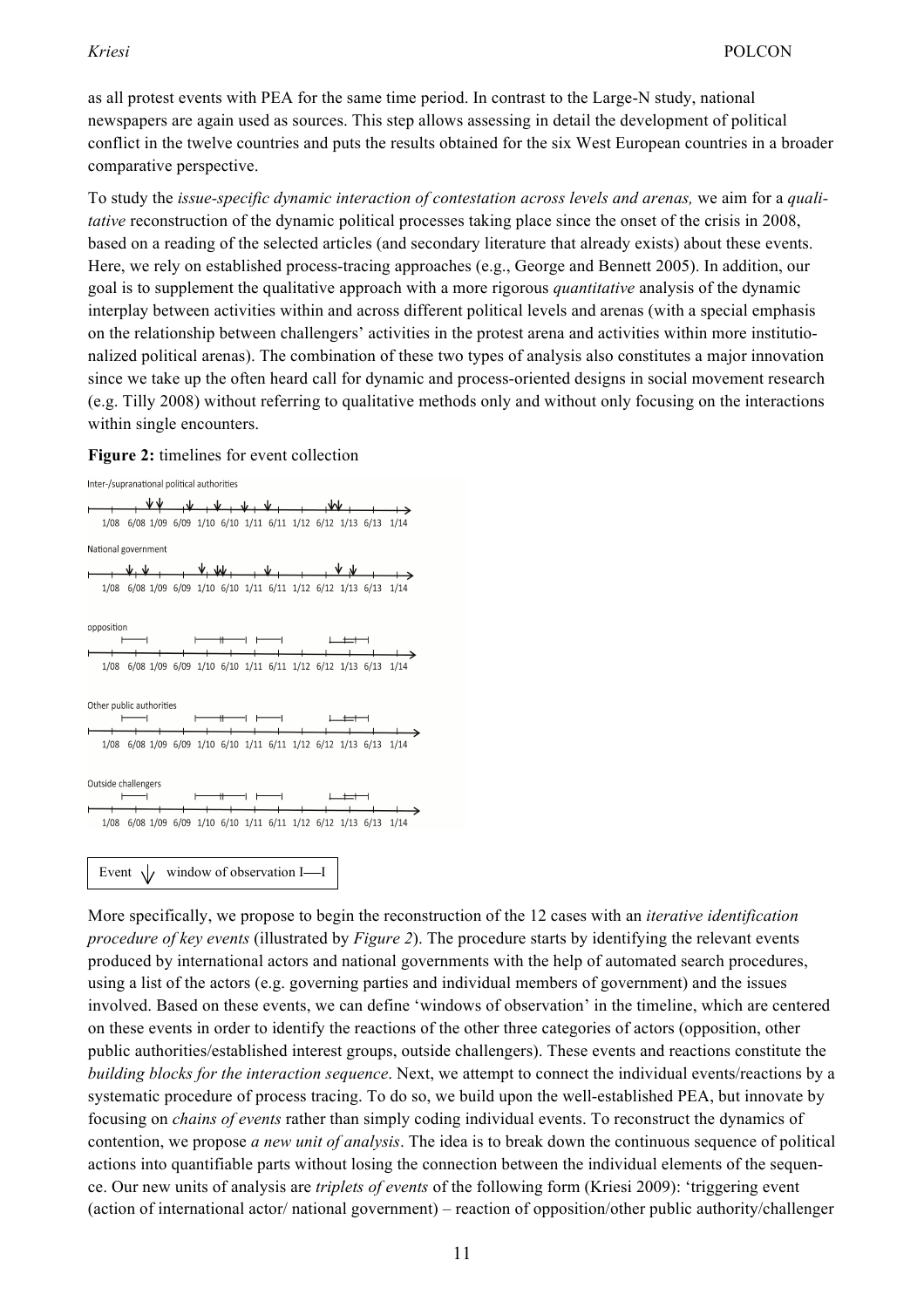– reaction of international actor/national government'. These triplets may be linked to each other to the extent that the reaction of the target in a given triplet becomes the triggering event of the next triplet.

At first sight, this may seem to be a rather insignificant operative change compared to simple event counts. But, in fact, this at first sight innocent move makes a world of difference, and is challenging to implement. In order to constitute the triplet, we need to establish links between events, which may be difficult to define/ delimit in the first place. We shall have to define 'stylized events', which may be composed of many individual events taking place at one at the same time or in a short lapse of time, articulating similar claims and addressing the same target or related targets. In order to establish the links between events, we cannot rely on newspaper sources only, but have to take into account multiple sources allowing us to document the mutual reactions. Moreover, the task establishing these triplets is further complicated by the fact that the stylized actors do not constitute unitary actors, and that the targets may often or even most of the time choose not to react. We expect that we will be able to handle these challenges, just as we have learnt to deal with event counts, which originally did not look simple either.

### *Semi-automated selection and coding procedures*

As already pointed out, for all three steps, we shall heavily rely to computer-assisted coding. For this purpose, we shall cooperate with computational linguists, with whom we have already built up working relationships in the past. First, both in the large-N study and in the case studies, the events will be collected by a comprehensive keyword search in the databases and stored in a text index. Second, the relevant articles will be transformed into a linguistically annotated and filtered text corpus. Third, by means of semi-automatic processes, the limited number of relevant variables like actor, issue, frame, form of decision, location (for international and government actors) or actor, issue, frame, protest forms, location, and number of participants (for protest events) are identified. More specifically, a set of manually provided concept definitions is used as a word space model which yields semantic representations for the variables (Turney and Pantel 2010). Such models have been shown to closely mimic human judgement (Rothenhäusler and Schütze 2009). In a feasibility study, all the necessary software has already been tested. These tests revealed that we can reduce the effort needed for the *selection* of the relevant articles to 25% of the time needed for manual approaches without losing data quality. And we expect similar efficiency gains for the *coding* of events.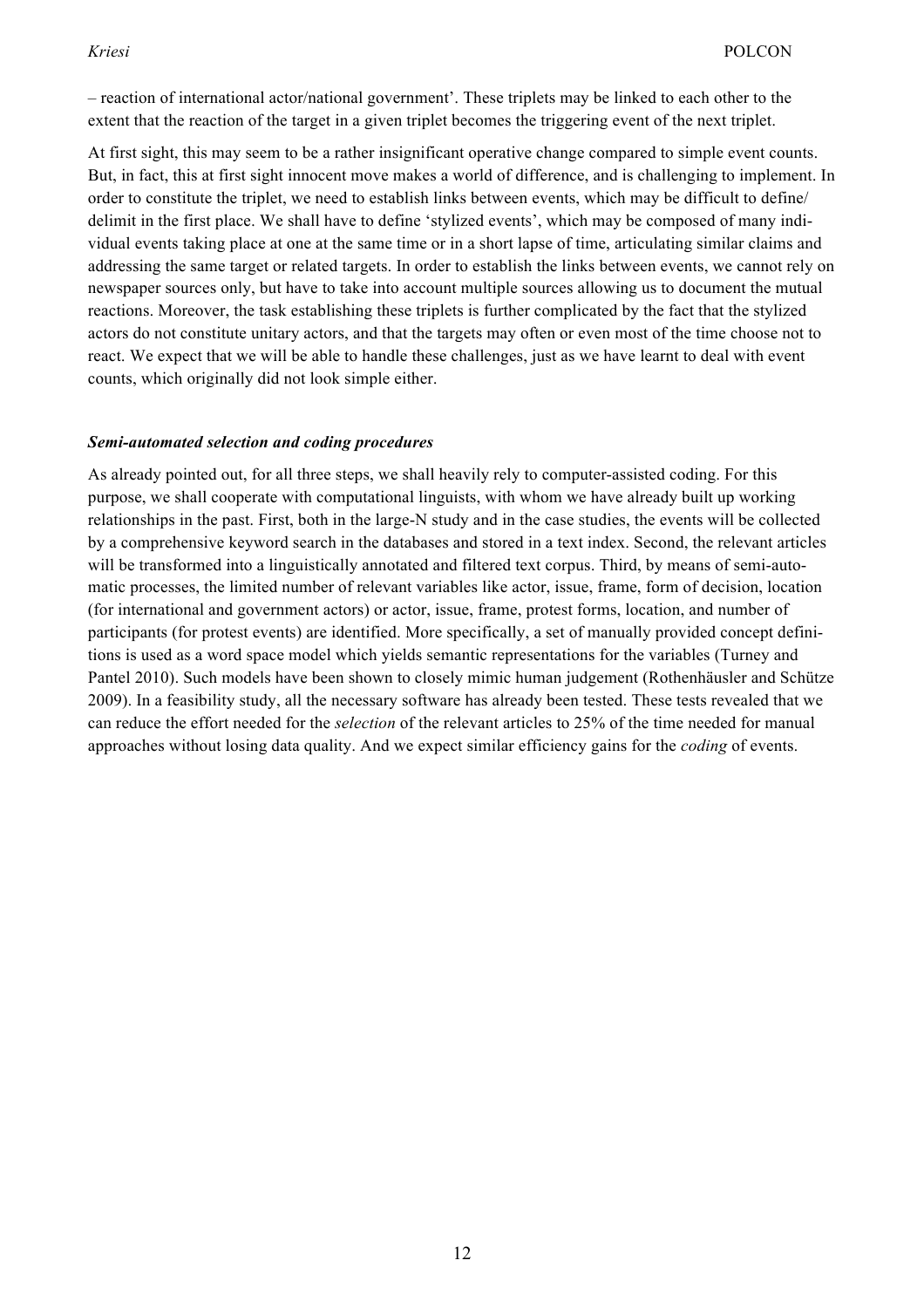# **References**

- Armingeon, Klaus 2011. The Politics of Fiscal Responses to the Crisis of 2008-2009, *Governance* 25, 4: 543-565.
- Armingeon, Klaus and Lucio Baccaro 2012. *Political Economy of the Sovereign Debt Crisis: The Limits of Internal Devaluation*. Paper presented at the EUI in May 2012.
- Bartels, Larry 2011. Ideology and Retrospection in Electoral Responses to the Great Recession, *Paper prepared for presentation at the "Popular Reactions to the Great Recession" conference, at Nuffield College, Oxford, June 2011.*
- Baumgartner, Frank R. and Bryan D. Jones 2005. *Politics of Attention: How Government Prioritizes Problems.* University of Chicago Press.
- Baumgartner, Frank R. and Bryan D. Jones (eds.) 2002. Policy Dynamics. University of Chicago Press.
- Beissinger, Mark and Gwendolyn Sasse 2011. An End to Patience? The 2008 Global Financial Crisis and Political Protest in Eastern Europe, *Paper prepared for presentation at the "Popular Reactions to the Great Recession" conference, at Nuffield College, Oxford, June 2011.*
- Bennett, W. Lance, Victor W. Pickard, David P. Iozzi, Carl L. Schroeder, Taso Lagos and Evans C. Caswell 2004. Managing the Public Sphere: Journalistic Construction of the Great Globalization Debate. *Journal of Communication* 54, 3: 437-455.
- Bielsa, E. 2008. The pivotal role of news agencies in the context of globalization: a historical approach. *Global Networks* 8, 347{366.
- Burstein, Paul, 1998. *Discrimination, Jobs, and Politics: The Struggle for Equal Employment Opportunity in the United States in the New Deal*. Chicago: The University of Chicago Press.
- Culpepper, Pepper 2012. *Quiet Politics and Business Power. Corporate Control in Europe and Japan.* Cambridge U Press.
- De Grauwe, Paul 2011. The Governance of a Fragile Eurozone. *CEPS Working Document* No. 346.
- Downs, Anthony 1957. *An economic theory of democracy*. New York: Harper Collins.
- Duch, Raymond M. And Randolph T. Stevenson 2008. *The Economic Vote. How Political and Economic Institutions Condition Election Results.* Cambridge University Press.
- Eichengreen, Barry 2012. European Monetary Integration with Benefit of Hindsight, *Journal of Common Market Studies* 50, S1: 123-136.
- Featherstone, Kevin 2011. The Greek Sovereign Debt Crisis and EMU: A Failing State in a Skewed Regime, *Journal of Common Market Studies* 49, 2: 193-217.
- Ferree, Myra Marx, William A. Gamson, Jürgen Gerhards, Dieter Rucht 2002. *Shaping Abortion Discourse. Democracy and the Public Sphere in Germany and the United States*. Cambridge University Press.
- Flassbeck, Heiner 2012. *Zehn Mythen der Krise.* Frankfurt: Suhrkamp.
- George, Alexander L. and Andrew Bennett 2005. *Case Studies and Theory Development in the Social Sciences*.Cambridge, Mass: MIT Press.
- Goldstone, Jack A. 2003. Introduction. Bridging institutionalized and noninstitutionalized politics, pp. 1-24 in *States, Parties, and Social Movements*, edited by Jack A. Goldstone. Cambridge U Press.
- Hall, Peter 1993. Policy Paradigms, Social Learning, and the State. The Case of Economic Policymaking in Britain, *Comparative Politics* 275-296.
- Helbling, Marc and Anke Tresch 2011. Measuring party positions and issue salience from media coverage: Discussing and cross-validating new indicators, *Electoral Studies* 30: 174-183.
- Hellwig, Timothy and David Samuels 2007. Voting in Open Economies. The Electoral Consequences of Globalization, *Comparative Political Studies* 40, 3: 283-306.
- Höglinger, Dominic 2011. *Struggling with the Intricate Giant – The Politicization of European Integration in Western Europe*, PhD Thesis, Department of Political Science, University of Zurich.
- Höglinger, Dominic, Bruno Wüest, and Marc Helbling 2012. Culture versus economy: the framing of public debates over issues related to globalization, pp. 229-253 in *Political Conflict in Western Europe*, edited by Hanspeter Kriesi et al., Cambridge University Press.
- Hooghe, Liesbet and Gary Marks (2009). 'A Postfunctional Theory of European Integration: From Permissive Cnsensus to Constraining Dissensus', *British Jornal of Political Science* 39: 1-23.
- Hooghe, Liesbet, Gary Marks, and Carole J. Wilson 2002. Does left/right structure party positions on European integration?, *Comparative Political Studies* 35 (8) : 965-989.
- Hutter, Swen (forthcoming). *Protest politics and the right populist turn. A comparative study of six West European countries, 1975-2005*. Minneapolis: University of Minnesota Press.
- Hutter, Swen 2012. Congruence, counterweight, or different logics? Comparing electoral and protest politics, pp. 182-203 in *Political Conflict in Western Europe*, edited by H. Kriesi et al., Cambridge U Press.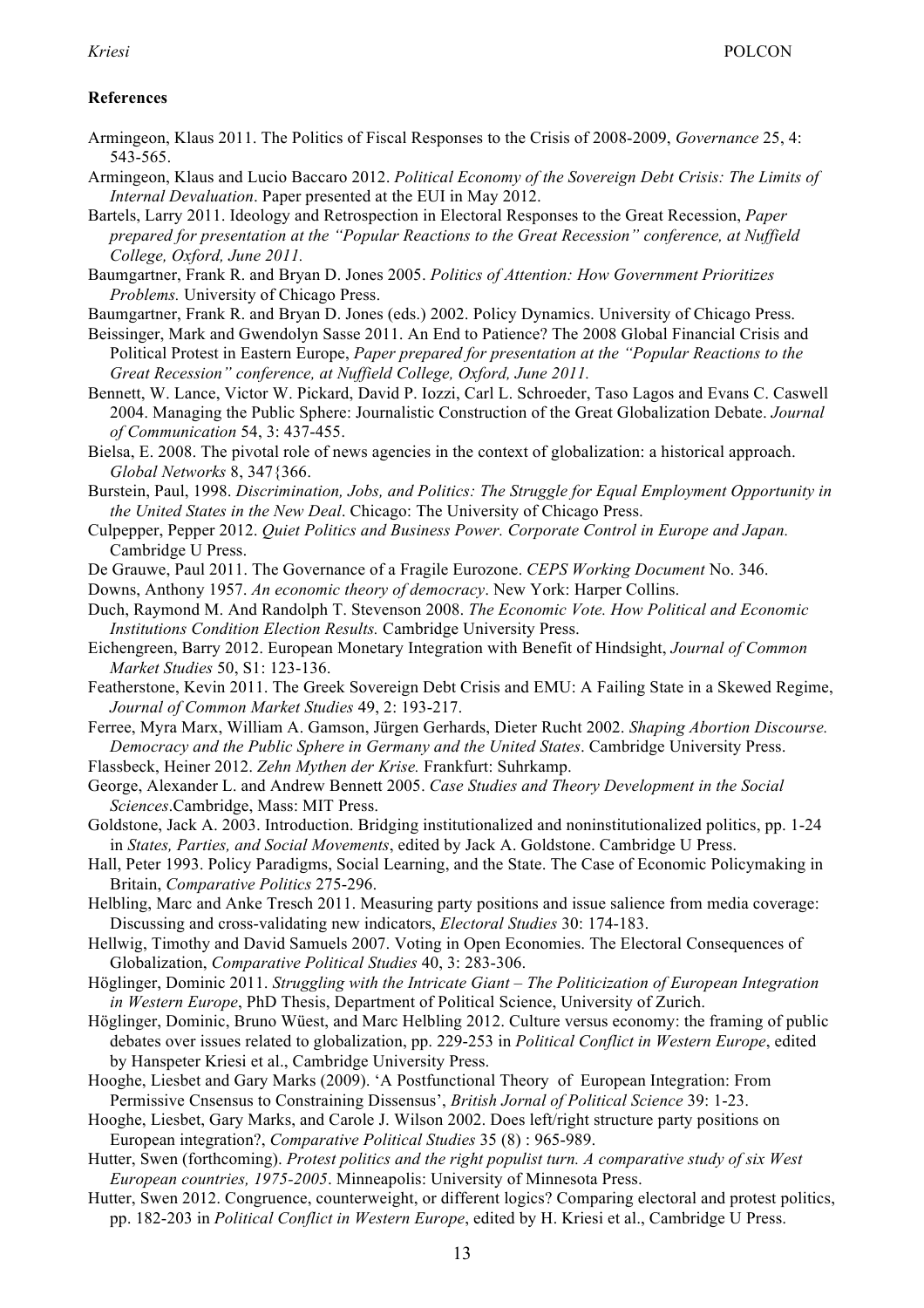- Imig, Doug, and Sidney Tarrow 2001. *Contentious Europeans: Protest and Politics in an Emerging Polity.* Lanham, MD: Rowman & Littlefield.
- Inglehart, Ronald and Christian Welzel 2005. *Modernization, Cultural Change, and Democracy. The Human Development Sequence*. Cambridge: Cambridge University Press.
- Karapin, Roger 2011. Opportunity/Threat Spirals in the U.S. Women's Suffrage and German Anti-Immigration Movements, *Mobilization* 16, 1: 65-80.
- Karstedt-Henke, Sabine 1980. Theorien zur Erklärung terroristischer Bewegungen, pp. 198-234 in *Politik der inneren Sicherheit*, edited by E. Blankenberg. Frankfurt: Suhrkamp.
- Katz, Richard S. and Peter Mair 2009. 'The Cartel Party Thesis: A Restatement', *Perspectives on Politics* 7, 4: 753-766.
- Katz, Richard S. and Peter Mair 1995. 'Changing Models of Party Organization and Party Democracy: The Emergence of the Cartel Party', *Party Politics* 1, 1: 5-28.
- Kitschelt, Herbert in collaboration with Anthony J. McGann 1995. *The Radical Right in Western Europe*. Ann Arbor: The University of Michigan Press.
- Kitschelt, Herbert and Philippe Rehm 2012. Party Alignments. Change and Continuity. *Paper prepared for the Conference on 'The Future of Democratic Capitalism'*, Duke University, October 11-13.
- Kleinnijenhuis, Jan and Paul Pennings 2001. Measurement of party positions on the basis of party programmes, media coverage and voter perceptions, pp. 162-182 in *Estimating the Policy Positions of Political Actors*, edited by Michael Laver. London: Routledge.
- Koopmans, Ruud 2004. Movements and media: Selection processes and evolutionary dynamics in the public sphere, *Theory and Society* 33: 367-391.
- Koopmanns, Ruud and Paul Statham (1999). 'Ethnic and Civic Conceptions of Nationhood and the Differential Success of the Extreme Right in Germany and Italy', pp. 225-251 in *How Social Movements Matter*, edited by Marco Giugni, Doug McAdam and Charles Tilly. Minneapolis: U. of Minnesota Press.
- Kriesi, Hanspeter 2011. The political consequences of the financial and economic crisis in Europe: electoral punishment and popular protest, *Paper prepared for presentation at the "Popular Reactions to the Great Recession" conference, at Nuffield College, Oxford, June 2011.*
- Kriesi, Hanspeter 2009. 'Charles Tilly: Contentious Performances, Campaigns and Social Movements', *Swiss Political Science Review* 15, 2: 341-49.
- Kriesi, Hanspeter 2004. "Political Context and Opportunity", pp. 67-90 in *The Blackwell Companion to Social Movements*, edited by David H. Snow, Sarah A. Soule and Hanspeter Kriesi. Oxford: Blackwell.
- Kriesi, Hanspeter 2004a. "Strategic political communication: mobilizing public opinion in ,audience democracies'", pp. 184-212 in *Comparing Political Communication. Theories, Cases, and Challenges*, edited by Frank Esser and Barbara Pfetsch, Cambridge University Press.
- Kriesi, Hanspeter, Edgar Grande, Martin Dolezal, Marc Helbling, Dominic Höglinger, Swen Hutter and Bruno Wueest 2012. *Political conflict in Western Europe*. Cambridge: Cambridge University Press.
- Kriesi, Hanspeter, Edgar Grande, Romain Lachat, Martin Dolezal, Simon Bornschier, Timotheos Frey 2008. *West European Politics in the Age of Globalization*. Cambridge University Press.
- Kriesi, Hanspeter, Edgar Grande, Romain Lachat, Martin Dolezal, Simon Bornschier, Tim Frey 2006. 'Globalization and the transformation of the national political space: six European countries compared', *European Journal of Political Research* 45, 6: 921-957.

Kriesi, Hanspeter, Ruud Koopmans, Jan Willem Duyvendak und Marco Giugni 1995. *New social movements in Western Europe. A Comparative Analysis.* Minneapolis: University of Minnesota Press.

- Kriesi, Hanspeter, René Levy, Gilbert Ganguillet and Heinz Zwicky (ed.) (1981). *Politische Aktivierung in der Schweiz. 1945-1978*. Diessenhofen: Rüegger.
- Lane, Philip R. 20121. The European Sovereign Debt Crisis, *Journal of Economic Perspectives* 26, 3: 49-68.
- Lewis-Beck, Michael S. And Mary Stegmaier 2007. Economic Models of Voting, pp. 519-537 in *The Oxford Handbook of Political Behaviour*, edited by R. J. Dalton and H.-D. Klingemann, Oxford U Press.
- Linde, Jonas 2012. Why feed the hand that bites you? Perceptions of procedural fairness and system support in post-communist democracies, *European Journal of Political Research* 5: 410-434.
- McAdam, Doug and Yang Su 2012. The War at Home: Antiwar Protests and Congressional Voting, 1965 to 1973, *American Sociological Review* 67: 696-721.
- McAdam, Doug and Sidney Tarrow 2010. Ballots and Barricades: On the Reciprocal Relationship between Elections and Social Movements, *Perspectives on Politics* 8, 2: 529-42.
- McAdam, Doug, Tarrow Sidney and Charles Tilly 2001. *Dynamics of Contention*. Cambridge U Press.
- McAdam, Doug, John D. McCarthy and Mayer N. Zald (eds.)1996. *Comparative Perspectives on Social*
- *Movements. Political Opportunities, Mobilizing Structures, and Cultural Framing*. Cambridge U Press. Mair, Peter 2009. Representative versus Responsible Government, *MplfG Working Paper* 09/8.